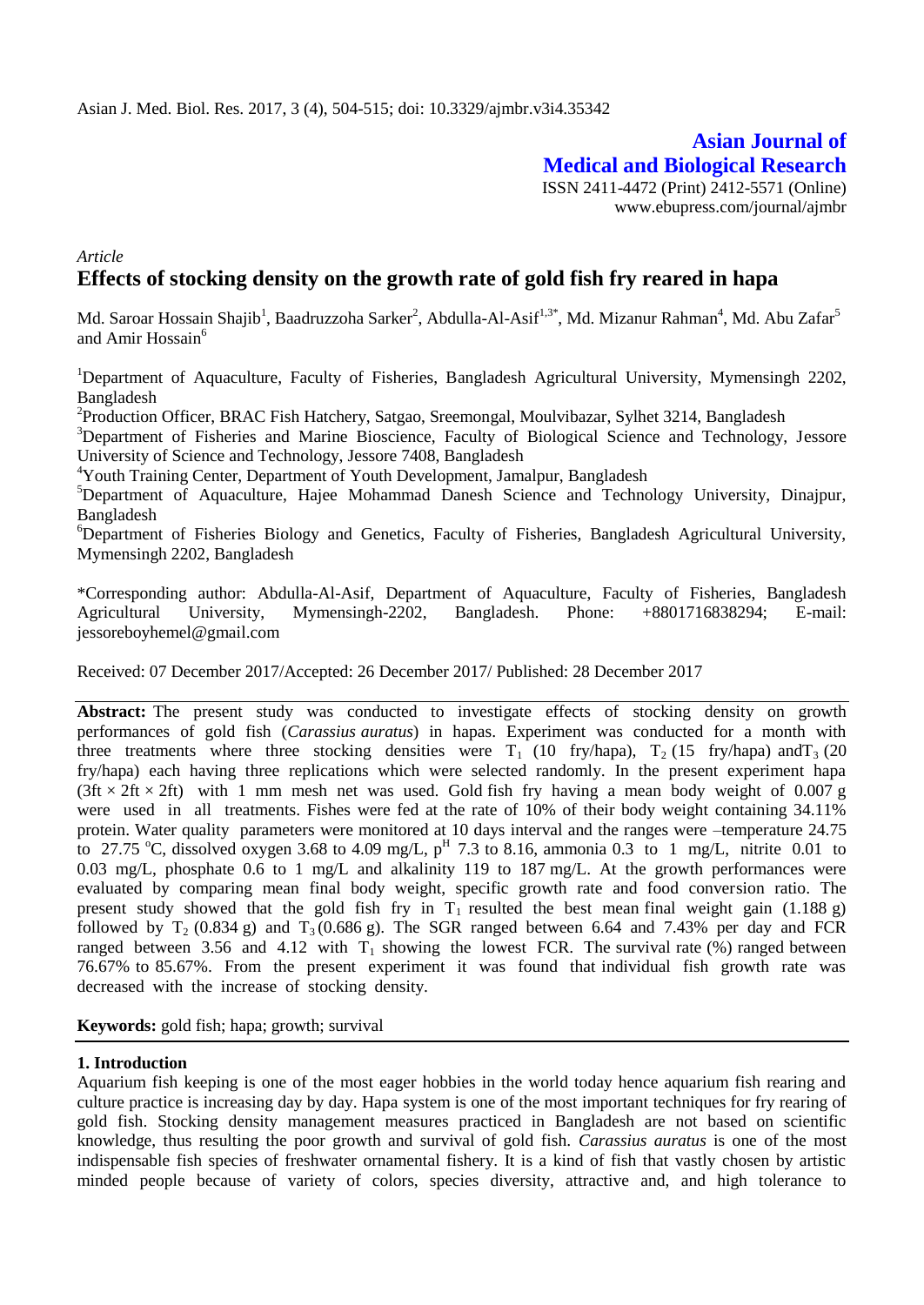environmental demands (Gumus *et al*., 2016). At present, this practice is growing day by day in our country and used as a symbol of status. There are some recurrent ornamental fishes such as Platy (*Xiphophorous maculatus*), Sword tail (*Xiphophorous helleri*), Zebra fish (*Danio rerio*), Tiger barb (*Puntias tetrazona*), Glass fishes (*Chanda ranga*), and colisa (*Colisa fasciatus*), Gold fish (*Carassius auratus*), Guppy (*Poecilia reticulata*), Molly (*Poecilia* spp.) etc. Among these fishes gold fish *C. auratus* is the most diversely kept aquarium fish species. It is a freshwater fish under the family Cyprinidae belongs to order Cypriniformes (Habib *et al*., 2014). The present experiment has been designed to know the effects of stocking density on the growth performance, survival rate at different stocking densities and determine the suitable stocking density for rearing of gold fish fry in hapa.

# **2. Materials and methods**

# **2.1. Study area and periods**

The experiment hapas were set in a brood stock pond size five decimal at the south west side of the Faculty of Fisheries, Bangladesh Agricultural University, Mymensingh for a period of 30 days from 21 October 2011 to 20 November 2011.

# **2.2. Construction and installation of hapa**

The hapas were rectangular shaped, made up of high density polyethylene (HDPE) net. The size of each hapa was 3ft×2ft×2ft. The rearing hapa was placed with a 1 mm mesh net, which prevented the fish and food from escaping the hapa. The hapas were tied fixed with the bamboo pole by nylon ropes at time of suspension, about 1 ft of the upper portion of the hapas were always kept above the water level. For experiment hapas were number as 1 to 9 and were divided into three treatment groups  $T_1$ ,  $T_2$  and  $T_3$ each having three hapas. The stocking densities in  $T_1$ ,  $T_2$  and  $T_3$  were 10 fry/ hapa, 15 fry/ hapa and 20 fry/ hapa.

# **2.3. Experiment design**

The hapas were selected randomly to accommodate the relevant treatments. The experimental design is shown in Table 1.

| <b>Treatment</b> | <b>Replication</b> | <b>Stocking density/hapa</b> |
|------------------|--------------------|------------------------------|
| $\mathbf{T}$     | $R_1$              | 10                           |
|                  | $R_2$              |                              |
|                  | $R_3$              |                              |
| T <sub>2</sub>   | $\mathbf{R}$       | 15                           |
|                  | $R_2$              |                              |
|                  | $R_{3}$            |                              |
| T <sub>3</sub>   | $R_1$              | 20                           |
|                  | $R_2$              |                              |
|                  | $R_3$              |                              |

# **Table 1. Experimental design.**

# **2.4. Feeds and Feeding**

Twelve day old fry of gold fish were used in this experiment. The fry had an initial average total length of 0.55 cm and weight 0.007 g. At the starting of the experiment formulated feed commercial name is spectra hexa a nursery feed was supplied two times daily at 9.00 am and 4.00 pm at the rate of 10 % of their body weight which contain 34% protein.

# **2.5. Sampling**

Sampling was done at 10 days interval by using scope net to observe fish growth and the feeding rate.

# **2.6. Estimation of growth performance of gold fish**

During each sampling 5 gold fish fries were collected from each hapa, their lengths were measured by meter scale and weights were recorded by electronic balance.

To evaluate the fish growth the following parameters were used

Weight gain  $(g)$  = Mean final weight  $(g)$  – Mean initial weight  $(g)$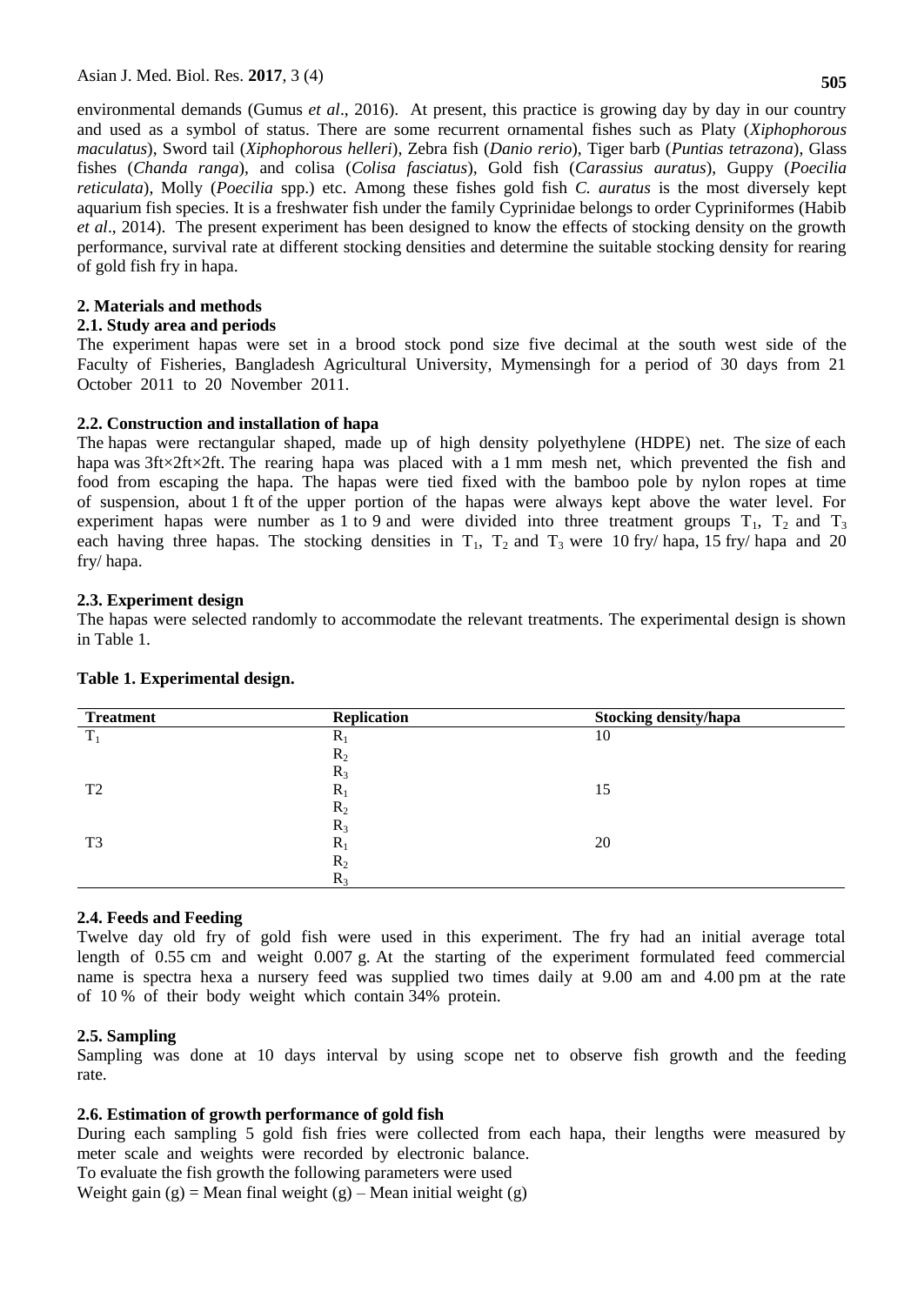Percent weight gain (g) =  $\frac{\text{Mean final weight (g)} - \text{Mean initial weight (g)}}{\text{Mean initial weight (g)}} X$ 

Specific growth rate  $(\%) =$ l T Where,

 $W_1$ = The initial live body weight(g) at time T<sub>1</sub> (day)  $W_2$ = The final live body weight (g) at time  $T_2$  (day)  $T_1$  =Time at the initial of the experiment  $T_2$  = Time at the end of the experiment

Food conversion ratio (FCR) =  $\frac{1}{L}$ 

Survival  $(\%) = \frac{N6}{N}$ 

# **2.7. Estimation of water quality parameters**

Water temperature ( $^{\circ}$ C) from each system was recorded by an ordinary thermometer,  $p$ <sup>H</sup> was measured by a digital  $p<sup>H</sup>$  meter ( $p<sup>H</sup>$  meter L20 METTLER TOLEDO), dissolved oxygen measured by dissolved oxygen meter (Model Oxi 3150i), ammonia measured by ammonia testing kit, nitrite measured by nitrite testing kit, phosphate measured by phosphate testing kit and alkalinity measured by alkalinity testing kits.

# **2.8. Data analysis**

The data obtained on the growth of fish, FCR and survival rate were statistically analyzed to see whether the influence of different treatments on these parameters were significant or not. One way analysis of variance (ANOVA) was done with the help of SPSS ( Statistical Package for the Social Sciences).

### **3. Results**

# **3.1. Growth and survival performance of gold fish fry**

The evaluation of growth performance of fish in different treatments average weight and length were calculated and are shown in Table 2.

| Table 2. Growth performance of gold fish fry observer in different treatments during the study |  |  |     |  |  |  |
|------------------------------------------------------------------------------------------------|--|--|-----|--|--|--|
| period.                                                                                        |  |  |     |  |  |  |
|                                                                                                |  |  | --- |  |  |  |

|                | <b>Treatment Replication Stocking</b> |          | $1st$ sampling     |         | 2 <sup>nd</sup> | sampling | $3rd$ sampling             |                        | <b>Total average</b>       |                        |
|----------------|---------------------------------------|----------|--------------------|---------|-----------------|----------|----------------------------|------------------------|----------------------------|------------------------|
|                |                                       | density  | Average            | Average | Average         | Average  |                            | <b>Average Average</b> |                            | <b>Average Average</b> |
|                |                                       | fry/hapa | $weight(g)$ length |         | weight          | length   | weight                     | length                 | weight                     | length                 |
|                |                                       |          |                    | (cm)    | (g)             | (cm)     | $\left( \mathbf{g}\right)$ | (cm)                   | $\left( \mathbf{g}\right)$ | (cm)                   |
| $T_1$          | $R_1$                                 | 10       | 0.185              | 1.4     | 0.714           | 2.34     | 1.24                       | 3.15                   | 1.188                      | 3.06                   |
|                | $R_2$                                 | 10       | 0.188              | 1.5     | 0.682           | 2.36     | 1.15                       | 2.98                   |                            |                        |
|                | $R_3$                                 | 10       | 0.197              | 1.4     | 0.684           | 2.41     | 1.18                       | 3.07                   |                            |                        |
| T <sub>2</sub> | $R_1$                                 | 15       | 0.173              | 1.3     | 0.476           | 2.18     | 0.78                       | 2.75                   | 0.834                      | 2.76                   |
|                | $R_2$                                 | 15       | 0.156              | 1.2     | 0.562           | 2.07     | 0.91                       | 2.71                   |                            |                        |
|                | $R_3$                                 | 15       | 0.168              | 1.3     | 0.458           | 2.14     | 0.83                       | 2.83                   |                            |                        |
| $T_3$          | $R_1$                                 | 20       | 0.136              | 1.0     | 0.366           | 1.94     | 0.63                       | 2.38                   | 0.686                      | 2.45                   |
|                | $R_2$                                 | 20       | 0.109              | 0.9     | 0.456           | 1.87     | 0.65                       | 2.41                   |                            |                        |
|                | $R_3$                                 | 20       | 0.105              | 0.9     | 0.408           | 1.91     | 0.70                       | 2.53                   |                            |                        |

The evaluation of growth performance of fish in different treatments in terms of weight gain, percent of weight gain, specific growth rate, food conversion ratio and survival rate were calculated and are shown in Table 3.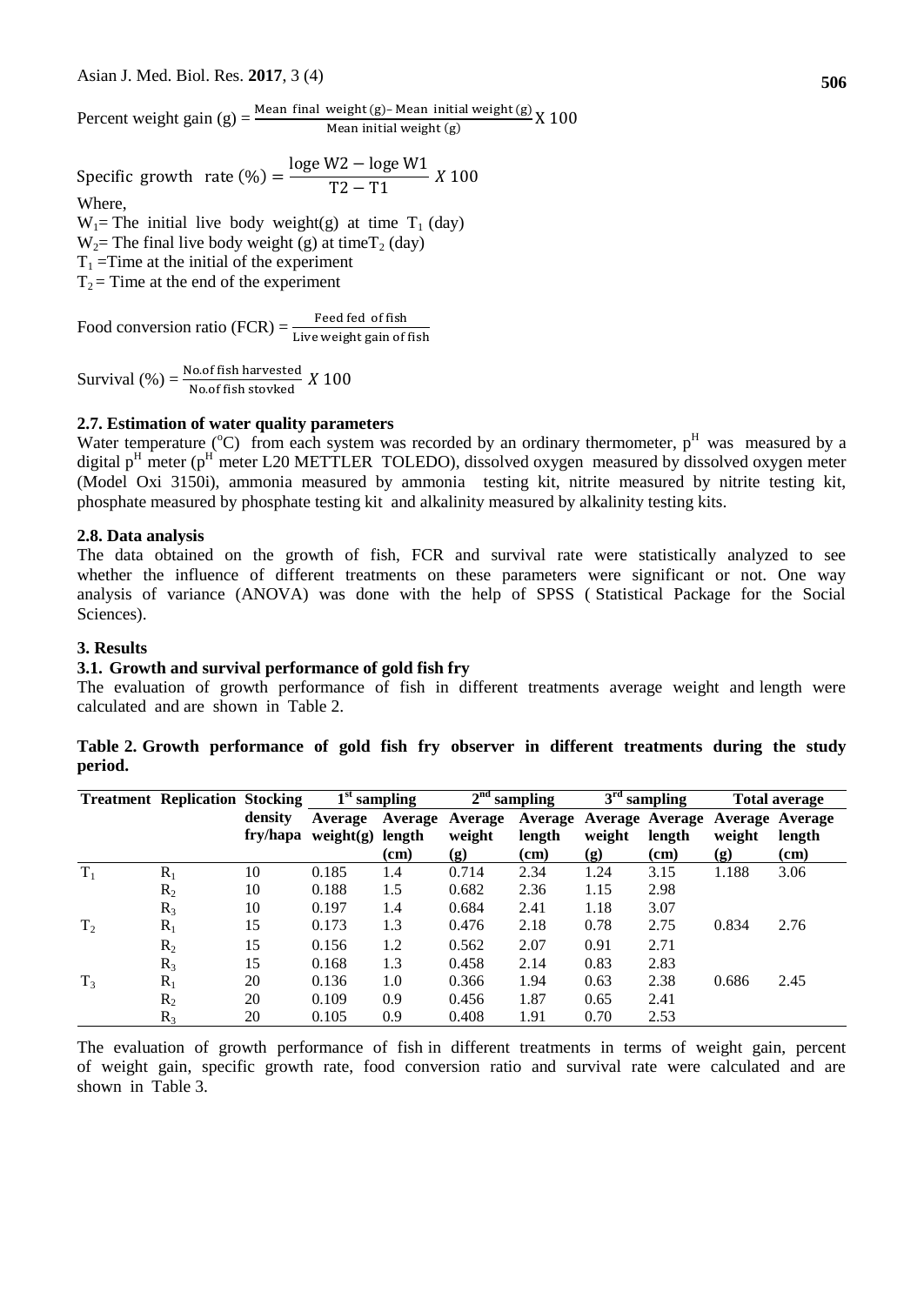| Table 3. Average (Mean $\pm$ SE) values of growth parameters under different treatments throughout |  |  |  |  |  |
|----------------------------------------------------------------------------------------------------|--|--|--|--|--|
| the study period.                                                                                  |  |  |  |  |  |

| <b>Parameters</b>         | <b>Treatment</b>      |                   |                    |  |  |  |  |  |
|---------------------------|-----------------------|-------------------|--------------------|--|--|--|--|--|
|                           | Tı                    | L2                | T3                 |  |  |  |  |  |
| Mean initial weight $(g)$ | $0.007 \pm 0.00$      | $0.007 \pm 0.00$  | $0.007 \pm 0.00$   |  |  |  |  |  |
| Mean final weight $(g)$   | $1.188 \pm 0.048$     | $0.834 \pm 0.067$ | $0.686 \pm 0.093$  |  |  |  |  |  |
| Mean weight gain $(g)$    | $1.181 \pm 0.048$     | $0.827 \pm 0.067$ | $0.679 \pm 0.093$  |  |  |  |  |  |
| Percentage weight gain    | $16871.43 \pm 685.71$ | 11814.29±957.14   | $9700 \pm 1328.57$ |  |  |  |  |  |
| Specific growth rate      | $7.43 \pm 2.78$       | $6.92 \pm 3.26$   | $6.64 \pm 3.74$    |  |  |  |  |  |
| Feed conversion ratio     | $3.56 \pm 0.01$       | $3.91 \pm 0.00$   | $4.12 \pm 0.01$    |  |  |  |  |  |
| Survival rate $(\%)$      | $85.67 \pm 0.44$      | $81.87 \pm 0.71$  | $76.67 \pm 0.58$   |  |  |  |  |  |

# **3.1.1. Mean weight gain**

The present study mean value of weight gain gold fish fry were  $1.181\pm0.048g$ ,  $0.827\pm0.067$  and  $0.679\pm0.093g$  in treatment T<sub>1</sub>, T<sub>2</sub> and T<sub>3</sub> respectively. The highest mean value of weight gain was found from treatment  $T_1(1.181\pm0.048)$  whereas the lowest mean weight gain was found from  $T_3(0.679\pm0.093)$ (Figure 1).



**Figure 1. Mean value of weight gain of gold fish fry.**

# **3.1.2. Percent weight gain**

The mean values of percent weight gain of gold fish fry were  $16871.43\pm685.71$ ,  $11814.29\pm957.14$  and 9700 $\pm$ 1328.57 in treatment T<sub>1</sub>, T<sub>2</sub> and T<sub>3</sub> respectively. The highest mean value (16871.43 $\pm$ 685.71) of percent weight gain was found in  $T_1$ , whereas the lowest mean value (9700 $\pm$ 1328.57) of percent weight gain was found in treatment  $T_3$  (Figure 2).



**Figure 2. Mean values of percent weight gain of gold fish fry.**

# **3.1.3. Specific growth rate percent per day**

The value of specific growth rate of gold fish fry observed as 7.43%, 6.92% and 6.64% per day in treatments  $T_1$ ,  $T_2$  and  $T_3$  respectively were high compared to published the gold fish which were between 0.443 to 0.499% per day. These higher growth rates are probably because of gold fish were related to the good water quality in the pond and the food delivered to the fish the whole time of the culture period is very nutritious (Figure 3).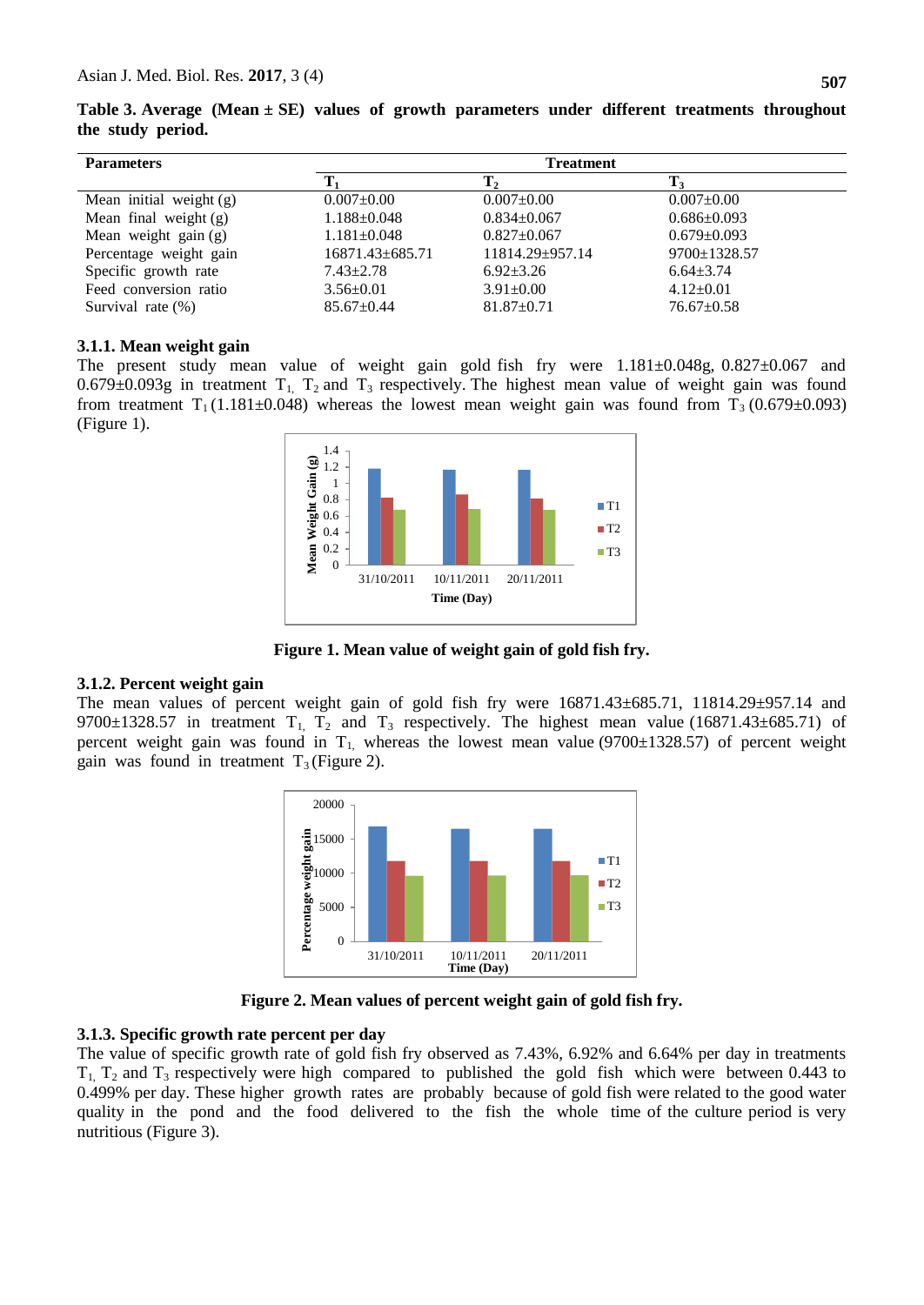

**Figure 3. Specific growth rate of gold fish fry.**

#### **3.1.4. Food conversion ratio**

The values of food conversion ratio were observed as 3.56, 3.91 and 4.12 in treatment  $T_1, T_2$  and  $T_3$  respectively. The highest food conversion ratio was observed in  $T_3$  and the lowest food conversion ratio was observed in T<sub>1</sub>. We observed lower FCR at lower stocking densities and higher FCR at higher stocking densities (Figure 4).



**Figure 4. Food conversion ratio.**

#### **3.1.5. Survivability (%)**

The values of survivability were observed as 85.67%, 81.87% and 76.67% in treatment  $T_1$ ,  $T_2$  and  $T_3$ respectively. The highest survivability was observed in  $T_1$  and the lowest survivability was observed in T3. Survival rate was found to be negatively influenced by different stocking density showed the highest survivability. It might be due to high competition for food and space among the fishes (Figure 5).



**Figure 5. Survivability during experimental periods.**

#### **3.2. Water quality parameters**

The average mean values of each water quality parameter such as temperature,  $p<sup>H</sup>$ , dissolved oxygen, ammonium, nitrite, phosphate and alkalinity during the experimental period is presented in Table 4.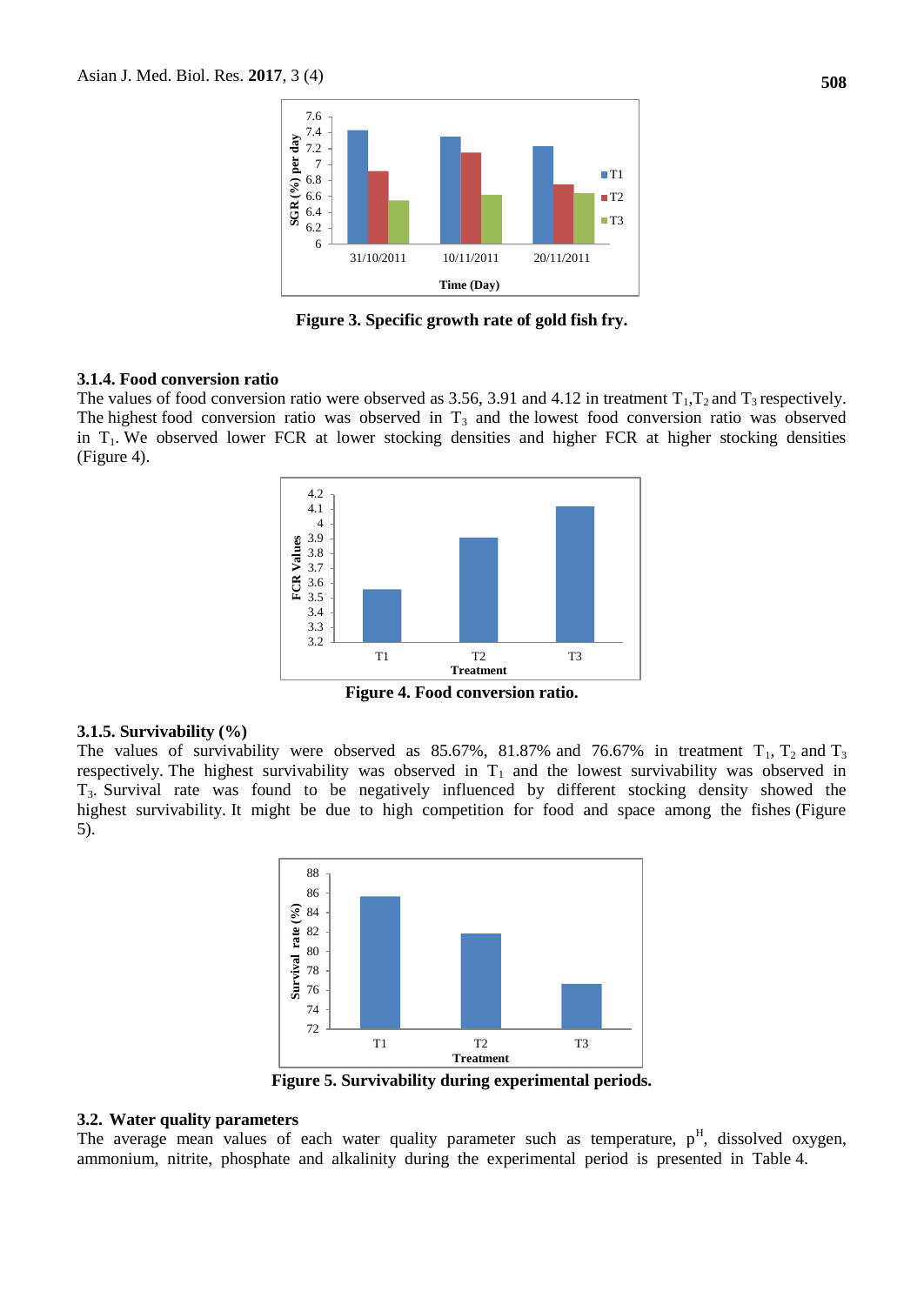| <b>Treatment</b>     | $Temperature(^{\circ}C)$ | <b>Dissolved</b><br>oxygen<br>(mg/L) | $\mathbf{p}^{\mathrm{H}}$ | $\mathbf{NH_{4}}^{+}$<br>(mg/L) | NO <sub>2</sub><br>(mg/L) | PO <sub>4</sub><br>(mg/L) | <b>Alkalinity</b><br>(mg/L) |
|----------------------|--------------------------|--------------------------------------|---------------------------|---------------------------------|---------------------------|---------------------------|-----------------------------|
| m.                   | 27.50                    | 4.00                                 | 7.43                      | 0.57                            | 0.013                     | 0.80                      | 136                         |
| T.<br>1 <sub>2</sub> | 27.75                    | 3.81                                 | 7.60                      | 0.73                            | 0.015                     | 0.88                      | 164                         |
| T.                   | 25.25                    | 3.73                                 | 7.90                      | 0.93                            | 0.027                     | 0.86                      | 164                         |

**Table 4. Average (Mean ± SE) values of water quality parameters under different treatments throughout the study period.**

# **3.2.1. Water Temperature**

The present study water temperature ranged from 24.75 to 27.75 °C during the study period. The maximum water temperature was 27.75 °C in treatment  $T_2$  in October and the minimal water temperature was found 24.75 °C in treatment  $T_1$  in November. The mean values of water temperature were recorded as 27.68 $\pm$ 0.54, 26.36 $\pm$ 0.33 and 25.11 $\pm$ 0.27 in treatment T<sub>1</sub>, T<sub>2</sub> and T<sub>3</sub> respectively (Figure 6).



**Figure 6.Water temperature during experimental periods.**

#### **3.2.2. Dissolved oxygen (mg/L)**

Dissolved oxygen content of the ponds was found to range from 3.68 to 4.09 mg/L during the study period. The maximum dissolved oxygen content was 4.09 mg/L in treatment  $T_1$  in October and the minimal dissolved oxygen was  $3.68 \text{ mg/L}$  found in treatment  $T_3$  in November. The mean values of dissolved oxygen were recorded as  $4.00\pm0.08$  mg/L,  $3.81\pm0.09$  mg/L and  $3.73\pm0.08$  mg/L in treatment T<sub>1</sub>  $T_2$  and  $T_3$  respectively (Figure 7).



**Figure 7. Dissolved oxygen content of the ponds during experimental periods.**

# **3.2.3. p <sup>H</sup>Value**

The p<sup>H</sup> values were found to range from 7.30 to 8.16 during the study period. The highest value of  $P<sup>H</sup>$ 8.16 was recorded from treatment  $T_2$  in November and the lowest value 7.30 was recorded from treatment T<sub>1</sub> in October. The mean values of  $P^H$  were observed as 7.43 $\pm$ 0.16, 7.60 $\pm$ 0.17 and 7.90 $\pm$ 0.28 in treatment  $T_1$ ,  $T_2$  and  $T_3$  respectively (Figure 8).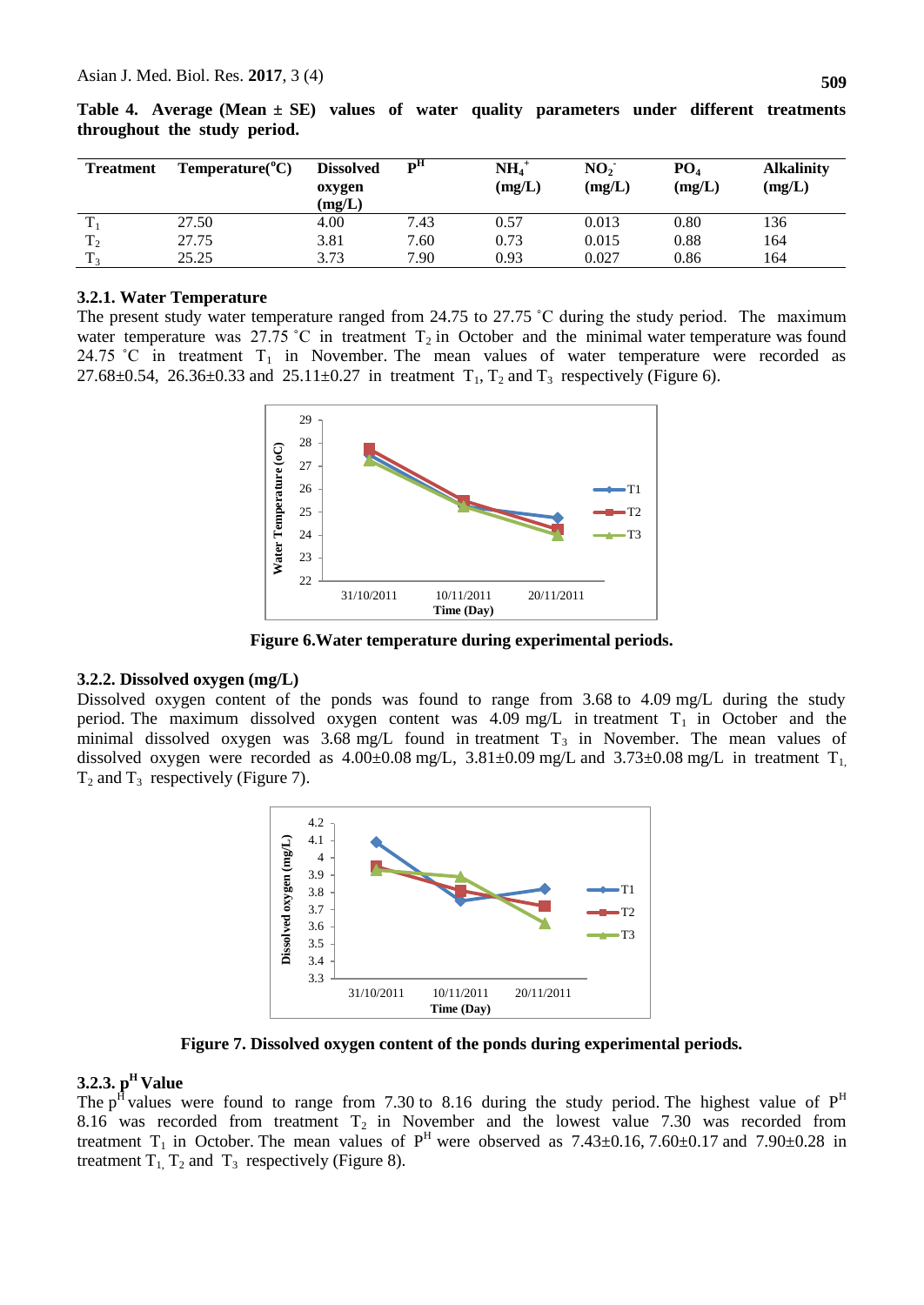

**Figure 8. p<sup>H</sup> values during experimental periods.**

# **3.2.4. Ammonia (NH<sup>4</sup> <sup>+</sup> mg/L)**

The values of water ammonia were noted to vary from 0.3 mg/L to1 mg/L. Remarkable variation of water ammonia was found in the ponds throughout the study period with the minimum value of 0.3 mg/L from treatment  $T_1$  in October and the maximum value of 1.1 mg/L from treatment  $T_3$  in November. The mean values of water ammonia were observed as 0.57±0.25mg/L, 0.73±0.15 mg/L and 0.93±0.21 mg/L in treatment  $T_1$ ,  $T_2$  and  $T_3$  respectively (Figure 9).



**Figure 9. Values of water ammonia during experimental periods.**

# **3.2.1. Nitrite (NO<sup>2</sup> - mg/L)**

Values of nitrite were noted to vary from 0.01 mg/L to 0.03 mg/L. Mean value of water nitrite were observed as 0.013±0.01 mg/L, 0.015±0.01 mg/L and 0.027±0.01 mg/L in treatment  $T_1$ ,  $T_2$  and  $T_3$  respectively (Figure 10).



**Figure 10.Values of nitrite during experimental periods.**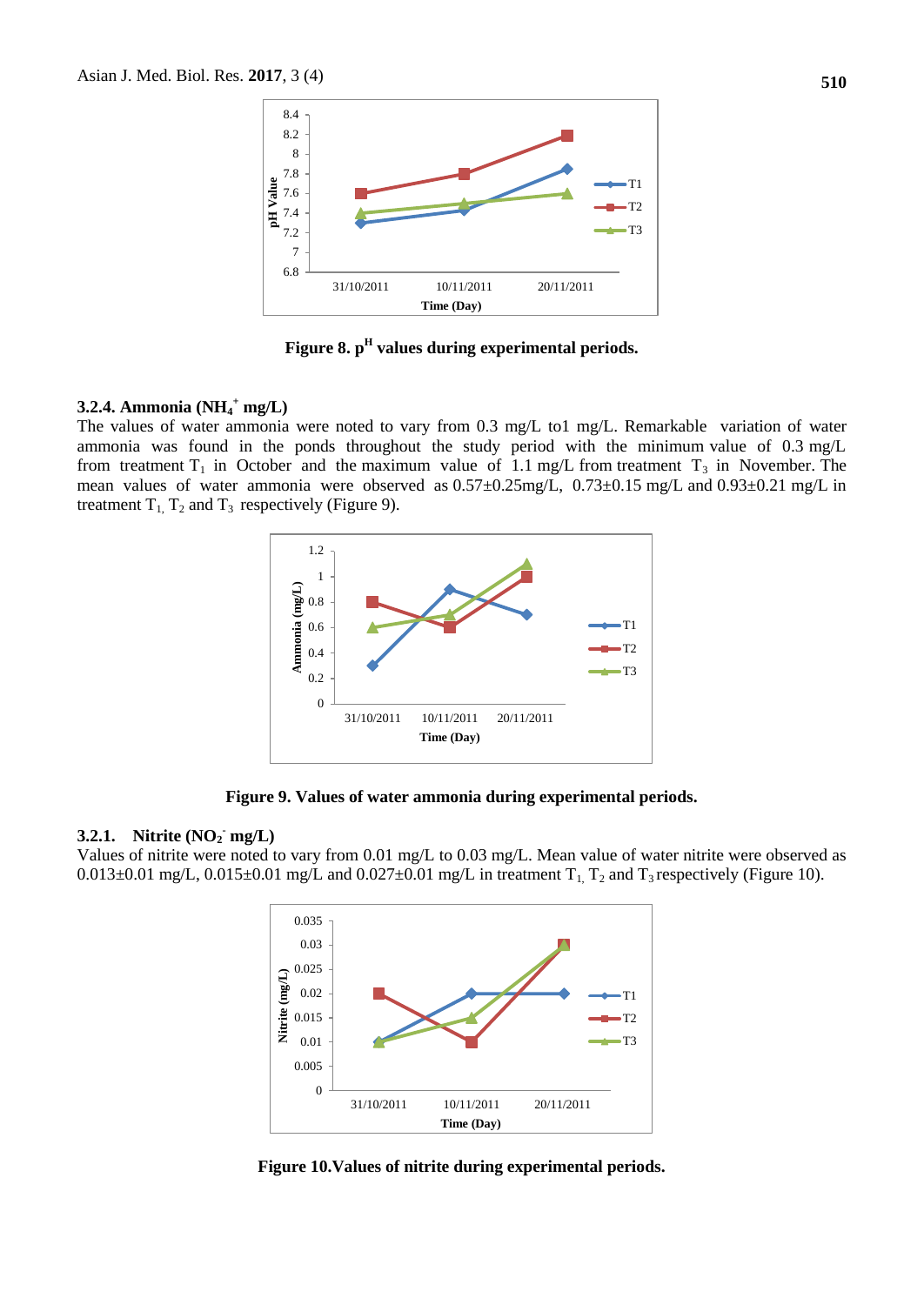#### **3.2.2. Phosphate (PO4 mg/L)**

The values of water phosphate were noted to vary from 0.6 mg/L to 1mg/L. Remarkable variation of water phosphate was found in the ponds throughout the study period with the minimum value of 0.6 mg/L from treatment  $T_3$  in October and the maximum value of 1 mg/L from treatment  $T_1$  in November. The mean values of water phosphate were observed as 0.80±0.20 mg/L, 0.88±0.13 mg/L and 0.86±0.09 mg/L in treatment  $T_1, T_2$  and  $T_3$  respectively (Figure 11).



**Figure 11. Water phosphate during experimental periods.**

#### **3.2.3. Alkalinity (mg/L)**

The values of water alkalinity were noted to vary from 119 mg/L to 187 mg/L. Remarkable variation of water alkalinity was found in the ponds throughout the study period with the minimum value of 119 mg/L from treatment  $T_1$  in October and the maximum value of 187mg/L from treatment  $T_2$  in November. The mean values of water alkalinity were observed as  $136\pm 17$  mg/L,  $164.33\pm 25.96$  mg/L and  $164.33\pm 9.81$  mg/L in treatment T1  $T_2$ and  $T_3$ respectively (Figure 12).



**Figure 12. Water alkalinity during experimental periods.**

#### **4. Discussion**

In the present study, the mean values of weight gain of gold fish fry were  $1.181\pm0.048$  g,  $7\pm0.067$  g and 0.679 $\pm$ 0.093 g in treatment T<sub>1</sub>, T<sub>2</sub> and T<sub>3</sub> respectively. The highest mean t gain was found from treatment T<sub>1</sub>  $(1.181\pm0.048 \text{ g})$  whereas the lowest mean gain was found from treatment T3  $(0.679\pm0.093 \text{ g})$ . The values are slightly higher the findings of Daniel *et al.* (2010) who recorded average weight of crucian ranged from 34.61 to 42.60 mg of wet body weight within 14th day of rearing. Kujawa (2004), Kwiatkowski *et al.* (2008), recorded crucian carp body weight ranged 1.3 to 3.0 mg. Rcma and Gouveia (2005) recorded 0.9 mg of wet body weight of fish. Similar study was conducted by Samad *et al.* (2016); Islam *et al.* (2017); Rahman *et al.* (2017); Rahman *et al.* (2016); Anka *et al.* (2016); Ali *et al.* (2016); Zaman *et al.* (2017) and Haq *et al.* (2017); they got relevant results. It was observed that the highest weight gain of gold fish fry was obtained from anent  $T_1$  which might be due to lower stocking density and lower competition for lowest weight gain was obtained from  $T_3$  which might be due to comparatively her stocking density so the feeding competition may occur among the species. In the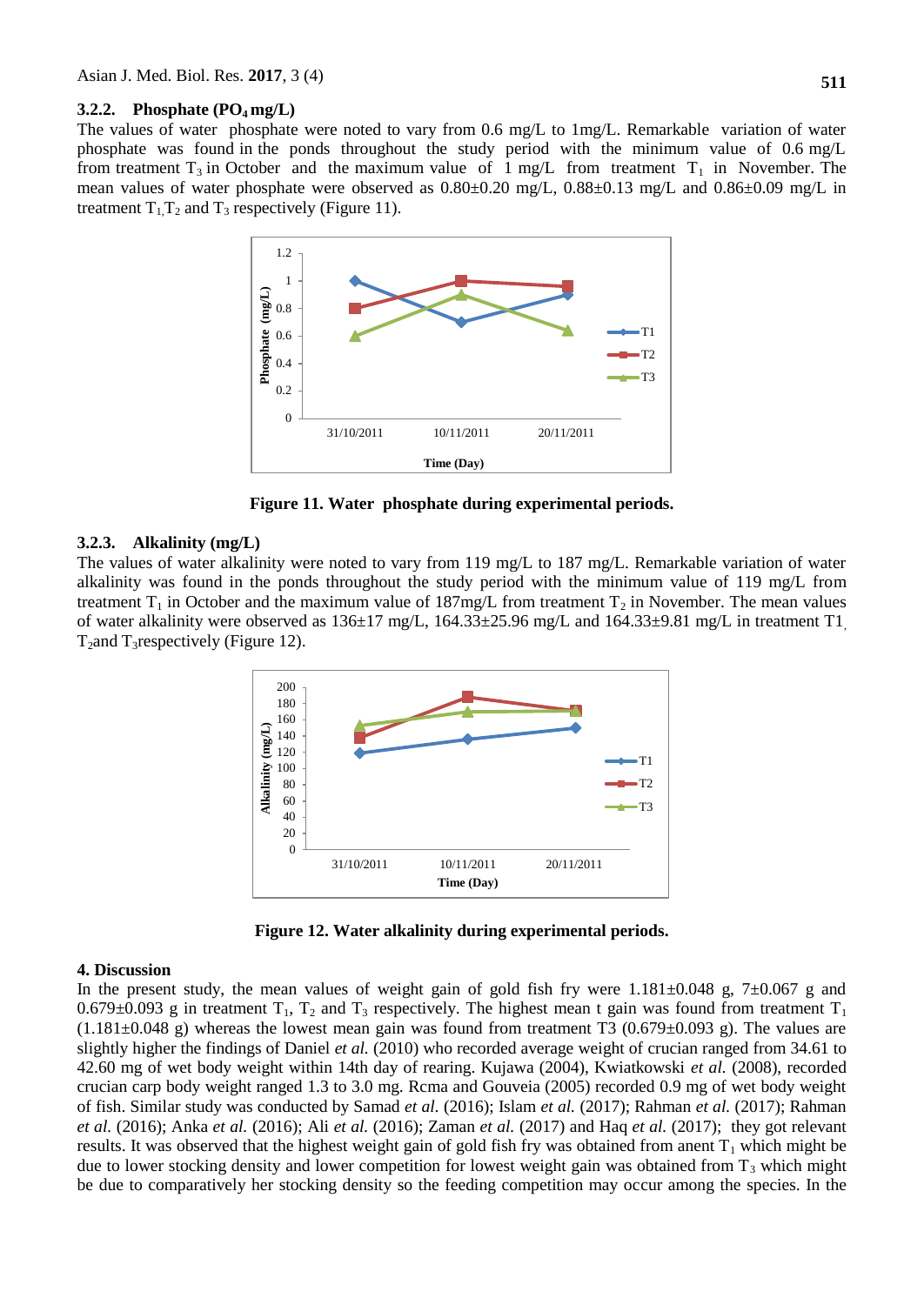present study, the mean values of percent weight gain of gold fish fry were 71.43±685.7, 11814.29±957.14 and 9700-11328.57% in treatment  $T_1$ ,  $T_2$  and  $T_3$  respectively. The highest mean ( $\pm$ SE) value (16871.431-685.70 of percent weight gain was in treatment  $T_1$  whereas the lowest mean (\*SE) value (9700×1328.57) of percent weight gain was found in treatment T<sub>3</sub>. The results indicated that the percent weight gained in different stocking densities which coincides with the findings of Begum (2009) found percent weight gain ranged from 7986 to 9406%. Study of Ali *et al.* (2016); Zaman *et al.* (2017) and Haq *et al.* (2017) was also relevant with present study.The percent weight gain of present study was lower than findings; this might be due to the temperature difference between regions and natural productivity of the ponds. The other reason might be due to the difference of culture season. The values of specific growth rate of gold fish fry were observed as 7.43, 6.92 and 6.64% per day in treatments T1 T2 and T3 respectively. The growth rate of crucian carp in this study was one of the highest than the findings of Daniel *et al.* (2010) who found SCR = 20.06 to 17.38 Woe) in lower stocking density. Kwiatkowski *et al.* (2008), Kujawa *et al.* (2010), Wolnicki *et al.* (2009) recorded specific growth rate ranged 18.05 and 16.21 (%), 17.06 and 12.14 (%), 20.63(%) respectively. Similar study was conducted by Samad *et al.* (2016); Islam *et al.* (2017); Rahman *et al.* (2017); Rahman *et al.* (2016);Anka *et al.* (2016); Ali *et al.* (2016); Zaman *et al.* (2017) and Haq *et al.* (2017); they got relevant results.They obtained the highest values of specific growth rate at lowest stocking densities. Rema and Gouveia (2005) achieved specific growth rate of gold fish 22.66(% di). The difference of SGR values of *C. auratus* in the present study might be due to the temperature difference between regions and natural productivity of the ponds. The other reason might be due to the difference of culture season.In the present study, the values of food conversion ratio (FCR) varied between 3.562 and 4.12. The present findings agreed with the findings of Hasan (2007) and Begum and Vijayaraghavan, (1999) who recorded food conversion ratio (FCR) values to range from 1.82 to 2.03 and 1.03 to 1.20 respectively on tilapia (*T. niloticus*) culture at the field laboratory ponds situated behind the Faculty of Fisheries, Bangladesh Agricultural university, Mymensingh. They observed lower FCR at lower stocking densities and higher FCR at higher stocking densities. This results is more or less similar with the study of Rahman *et al.* (2016); Ali *et al.* (2016); Zaman *et al.* (2017); Haq *et al.* (2017) and Anka *et al.* (2016). The highest survivability was recorded in treatment  $T_1$ , (85.67%) and the lowest Survivability was in treatment  $T_3$  (76.67%). A similar survival rate was observed by Daniel *et al.* (2010) ranged from 76.9 to 90.0%. Similar study was conducted by Samad *et al.* (2016); Islam *et al.* (2017); Rahman *et al.* (2017); Rahman *et al.* (2016) and Anka *et al.* (2016); their results were also similar. Survival rate was found to be relatively influenced by different stocking densities such as the lowest stocking density owed the highest survivability. It might be due to high competition for food and space on the fishes. In the present study, the water temperature ranged from 24.75°C to 27.75°C with a mean 26.36±0.32°C for the culture of gold fish (*Carassius auratus*), which might be fluctuated due to seasonal change, changes of sun brightness and time of the day. The dings of the present study were more or less similar to Cooper (2006), who stated that water temperatures, ranged between 23°C and 29°C with a difference of 6°C. Ahmed *et al.* (2016); Shabuj *et al.* (2016); Rahman *et al.* (2015); Ali *et al.* (2016b) and Islam *et al.* (2016) conducted similar study and results of temperature were more or less similar. Higher temperatures reduce the amount of oxygen content in the water, reducing the tank's stocking density. Ortega-Salas and Reyes-Bustamante (2006), Hossain *et al.* (1999) and Kohinoor (2000) observed the suitable temperature for aquatic production are 21 to 30°C, 28.00°C 31.83°C and 18.5 to 3.9°C respectively, which was slightly higher than the findings of present study. It is necessary to continuously maintain the dissolved oxygen optimum levels of above 4 to 8 mg/l according to Boyd (1998). In the present study, the dissolved oxygen varied from 3.68 to 4.09 mg/L with a mean value of 3.8110.09 p/I., which is slightly lower than the findings of Ortega-Salas and Reyes-Bustamante (2006) who observed dissolved oxygen ranges from 5.5 to 7 ppm for the culture of goldfish (*C. auratus*). Hossain *et al.* (1999) and Kohinoor (2000) showed that dissolved oxygen concentration pond water varied from 3.8 to 6.9 mg/I, 2.04 to 5 mg/L and 3.50 to 7.50 mg/L for Indian major carps and punti, which was also more or less similar to the findings of the present study. Shabuj *et al.* (2016); Rahman *et al.* (2015); Ali *et al.* (2016b); Ahmed *et al.* (2016) and Islam *et al.* (2016) conducted similar study and rate of dissolved oxygen level were more or less similar. In the present study, pH varied from 7.30 to 8.16 with the mean value of 7.60-1- 0.17 which as also more or less similar to the findings of Cooper (2006). The reared *C. auratus* successfully in pH ranges between 6.0 and 8.3 in different types of filter systems. Ortega-Salas and Reyes-Bustamante (2006) reported pH between 7 and 8, which is more or less similar to the present results. Ali *et al.* (2016b); Shabuj *et al.* (2016); Rahman *et al.* (2015); Ahmed *et al.* (2016) and Islam *et al.* (2016) conducted similar study and pH level were more or less similar. According to Boyd (1998) the optimum ranges of ammonia (NI14+ mg/L) should be less an 0.3. In the present study, ammonia (NH4+) concentration ranged from 0.3 mg/I, to 0 mg/L with the mean values of  $0.57+0.25$  mg/L,  $0.73\times0.15$  mg/L and  $0.93\pm0.21$  mg/L, hick was more or less similar to the findings of Rashid (2008) who found ammonia H4+) varied from 0.08 to 1.52 mg/L respectively. Hossain *et al.* (2003)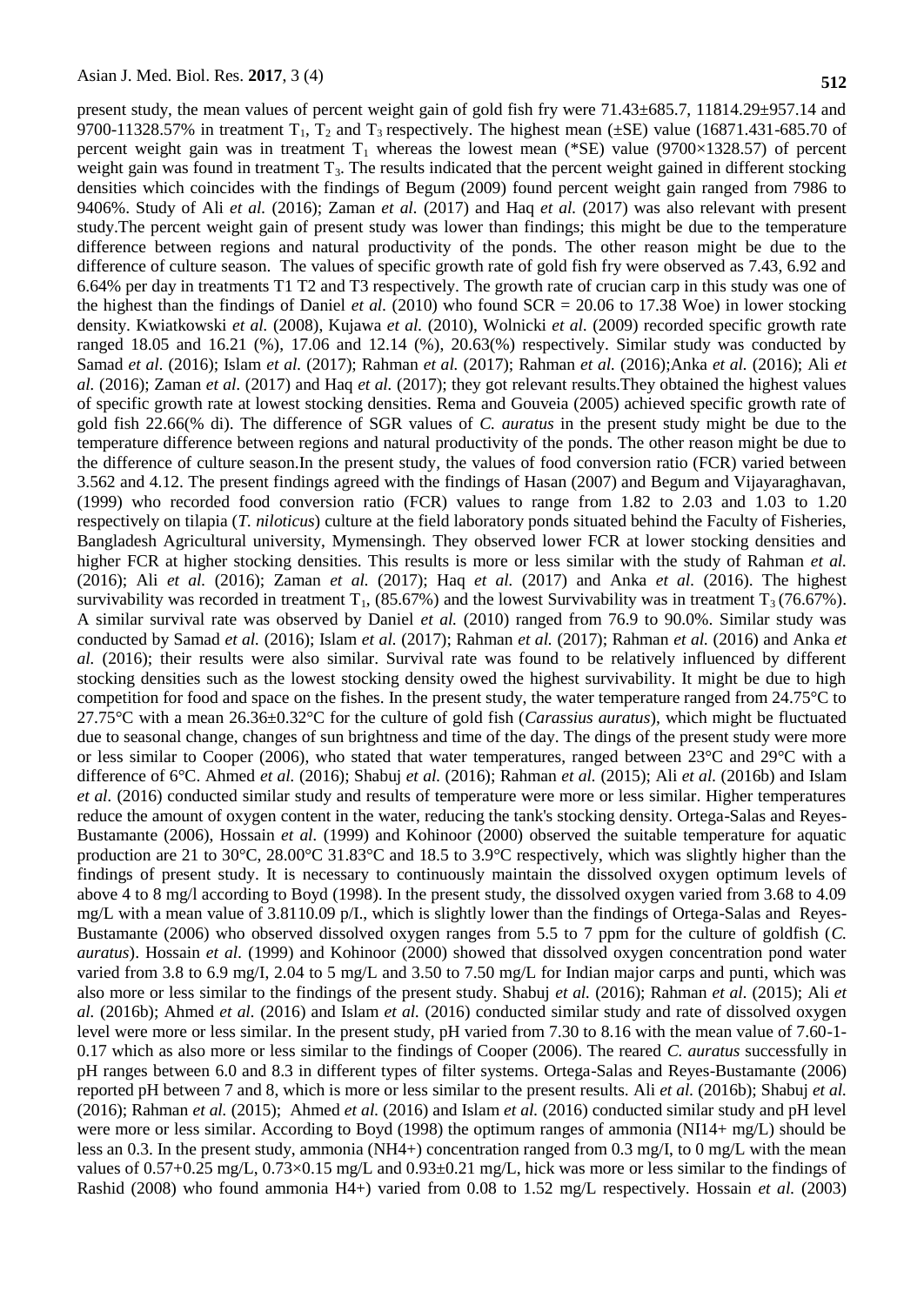found that ammonia (NH4) in different treatments is varied from 0.004 to 0.077 mg/L that was insistent to the findings of present study. Similar study were conducted by Samad *et al.* (2016); Islam *et al.* (2017); Rahman *et al.* (2017); Shabuj *et al.* (2016); Rahman *et al.* (2015); Ali *et al.* (2016b); Rahman *et al.* (2016) and Anka *et al.* (2016); their results were also similar. Nitrite can be associated with ammonia concentration in the water body. The recommended concentration of nitrite is about <0.1 mg/L. According to Boyd (1998) the optimum ranges of nitrite, less than 0.3 mg/L. In the present study, nitrite concentration ranged from 0.01 mg/L to 0.03 mg/I, with the mean values of 0.013±0.01 mg/L, 0.01510.01 mg/L and 0.02710.01 mg/L, which was more or less similar to the findings of (Begum and Vijayaraghavan, 1999) who found that nitrite-nitrogen varied from 0.008 to 0.026 mg/L and 0 to 0.029 mg/L, respectively. Similar study were conducted by Samad *et al.* (2016); Islam *et al.*  (2017); Rahman *et al.* (2017); Rahman *et al.* (2016) and Anka *et al.* (2016); their results were also similar. In the present study, phosphate ranged from 0.6 to 1 mg/L which was more or less similar to the findings of Rahman (2003) who reported that  $PQ_4$ -P concentration varied from 0.78 to 2.5 mg/L in different treatments. The findings of Hasan (2007), Begum and Vijayaraghavan, (1999) and Sarker *et al.* (2003) were found to vary from 0.52 to 3.02 mg/L, 0.55 to 1.75 mg/L, 0.52 to 3.02 mg/L and 0.05 to 2.6 mg/L, respectively. Ahmed *et al.* (2016) and Islam *et al.* (2016) conducted similar study and rate of Phosphate were more or less similar. Hossain *et al.* (2003) found that phosphate in different treatments is varied from  $0.52 \text{ mg/L}$  to  $3.02 \text{ mg/L}$  that has consistent to the findings of present study. According to Alikunhi (1957) total alkalinity more than 100 ppm should be present in highly productive water bodies. Optimum range of alkalinity is 20 to 200 mg/L according to Boyd (1998). The values of water alkalinity were noted to vary from 119 mg/L to 187 mg/L with the minimum values of 119 mg/L from treatment in October and the maximum values of 187 mg/L from treatment T<sup>2</sup> in November. Flura *et al.* (2015) found the similar results on alkalinity measures. The mean values of water phosphate were observed as  $136\pm17.00$  mg/L,  $164.3345.96$  mg/L and  $164.3319.81$  mg/L in treatments  $T_1$ ,  $T_2$ and  $T_3$  respectively.

### **5. Conclusions**

Stipulation efficient fry rearing techniques were developed; it will be possible to meet the local demand of gold fish. After conducting the present study; it could be concluded that the optimum stocking density for gold fish fry is 10 fry/ hapais favorable to growth, survivability and feed conversion ratio, these were called the most important factor during conducted aquaculture practice, at captive condition.

#### **Conflict of interest**

None to declare.

# **Re**f**erences**

- Ahmed GU, S Khatun and MM Rahman, 2016. Investigation of health condition of small indigenous species *Channa punctatus* from Sherpur and Mymensingh areas. Asian J. Med. Biol. Res., 2: 464-470.
- Ali MM, AA Asif, MAI Shabuj, O Faruq, S Vaumik, MA Zafar and BMN Sharif, 2016b. Dose optimization with synthetic hormone flash for induced spawning of *Shing* (*Heteropneustes fossilis*). Int. J. Fauna Biolo. Stud., 3: 39-45.
- Ali MM, AA Asif, MAI Shabuj, S Vaumik, MA Zafar and BMN Sharif, 2016a. Status of polyculture pangasius hypophthalmus with carps in Jhikargachaupazila of Jessore district, Bangladesh. Int. J. Fish. Aquat. Stud., 4: 423-430.

Alikunhi KH, 1957. Fish culture in India. Farm Bull. Indian Counc. Agric. Res., 20:144.

- Anka IZ, JS Jothi, J Sarker, A Talukder and MS Islam, 2016. Growth performance and survival of guppy (*Poeciliareticulata*): different formulated diets effect. Asian J. Med. Biol. Res., 2: 451-457.
- Begum G and S Vijayaraghavan, 1999. Effect of acute exposure of the organophosphate insecticide Rogor on some biochemical aspects of *Clarias batrachus* (Linnaeus). Environmental Research, 80: 80-83.
- Begum M, 2009. Effects of stocking density on the growth and production performance of monosex tilapia, MS Thesis, Department of Aquaculture, Bangladesh Agricultural University, Mymensingh.pp. 31.
- Boyd CE, 1998. Water quality for pond aquaculture, Research and development series no. 43. International Centre for Aquaculture and Aquatic Environments, Alabama Agricultural Experiment Station, Auburn University, Alabama.
- Cooper EL, 2006. Fishes of Pennsylvania and the Northeastern United States. Pennsylvania State University Press University Park, PA.
- Daniel Z, K Arski and P Peter, 2010. Influence of stocking density and type of feed on the rearing of crucian carp, *C. caraaius*, larvae under controlled conditions. Aquacult. Int., 19: 1105-1117.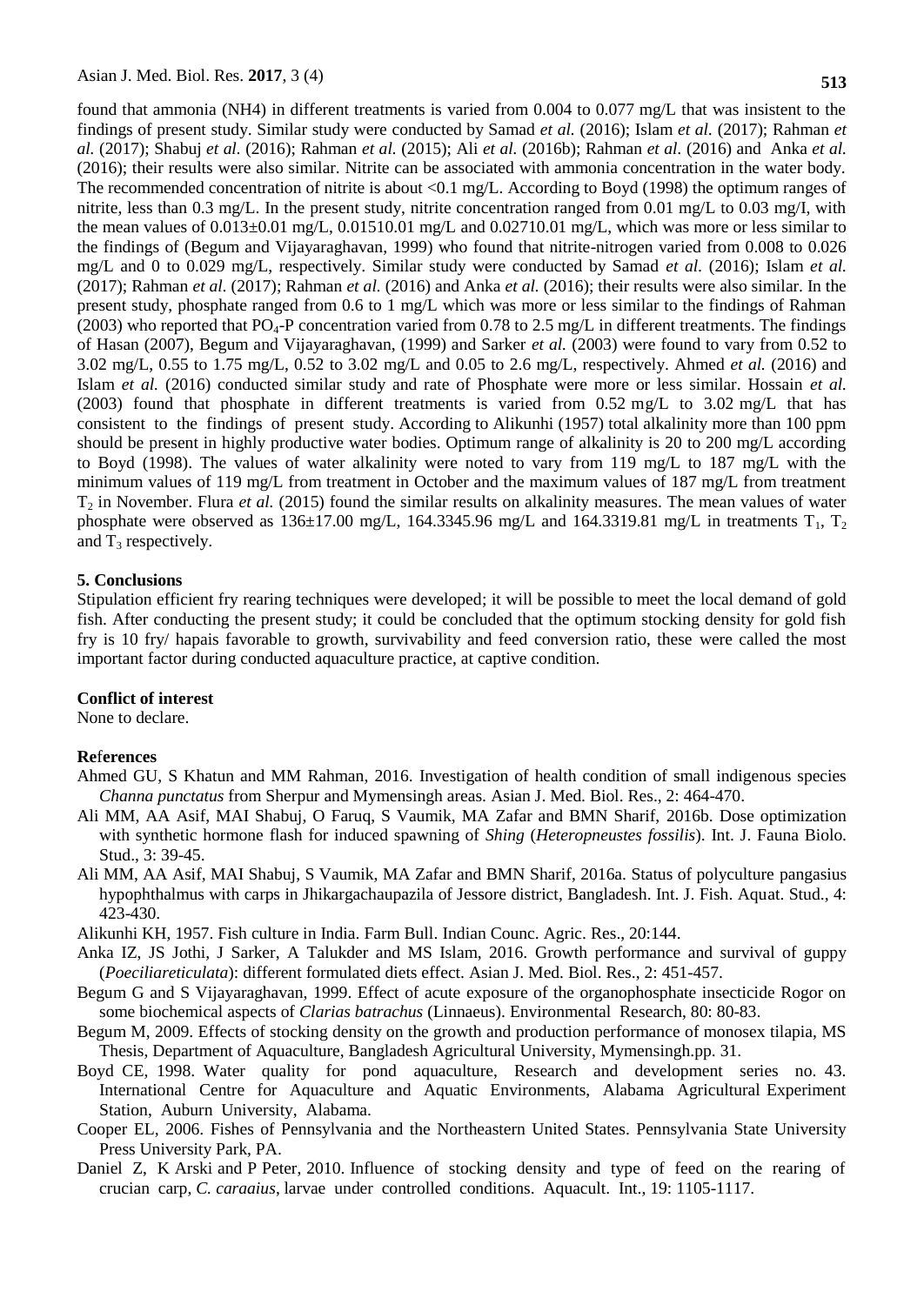- Flura, MA Alam, MA Rahman, T Ahmed and KC Roy, 2015. Ecology and water quality parameters of Ballabeel in Moulovibazar district of Bangladesh. Asian J. Med. Biol. Res., 1: 198-208.
- Gumus E, B Aydin and M Kanyilmaz, 2016. Growth and feed utilization of goldfish (*Carassius auratus*) fed graded levels of brewers yeast (*Saccharomyces cerevisiae*). Iran. J. Fish. Sci., 15: 1124-1133.
- Habib MA, MR Sharker, MM Rahman, ME Ahsan and SNPattadar, 2014. Effects of feeding frequency on growth and survival in fry of gold fish, *Carassius auratus* (Hamilton) in outdoor rearing system. Int. J. Fish. Aquat. Stud., 1: 97-102.
- Haq ME, M Rahman, AHossain, AA Asif, H Rahman, P Chwakravorty, A Satter and MS Islam, 2017. Comparative growth performance between monosex and natural XY male tilapia in Noakhali region, Bangladesh. Asian J. Med. Biol. Res., 3: 391-397.
- Hasan MR, 2007. Study and analysis of feeds and fertilizers for sustainable aquaculture development. FAO fisheries technical paper 497. Aquaculture Management and Conservation Service, Fisheries and Aquaculture Management Division, FAO Fisheries and Aquaculture Department, Food and Agriculture Organization of the United Nations, Rome, 2007.
- Hasan SJ, 2007. Effects of stocking density on growth and production of GIFT Tilapia . MS thesis , Department of Aquaculture, Bangladesh Agricultural University, Mymensingh. 22-31 pp.
- Hossain MF, MS Ahter, UK Majumder, MSI Sikder and MM Chowdhury, 2003. Effect of tillage practices and nitrogen levels on the physical properties of soil. Pak. J. Biol. Sci., 7: 1876-1879.
- Hossain MA, MR Amin, MS Islam, and MR Amin, 1999. Comparative growth performances of riverine rad hatchery produced Indian major carps. Bangladesh J. Zoo., 27: 65-73.
- Islam MM, R Hassan, BMN Sharif, MM Rahaman, MA Islam and MR Amin, 2016.Water quality, feeding management and cost-benefit analysis of a fish hatchery in Jessore district of Bangladesh.Asian J. Med. Biol. Res., 2: 414-421.
- Islam MS, MM Rashid, MS Arefin, P Naha and M Rokanuddula, 2017. Performance of some growth promoters on hybrid walking catfish *(Clariasbatrachus × Clariasgariepinus).* Asian J. Med. Biol. Res., 3: 103-108.
- Kohinoor A, 2000. Development of culture of technology of three small indigenous fish mola.Punti and chela with some aspects of their biology. MS Thesis. Department of Fisheries Management, BAU, Mymensing. 363 pp.
- Kujawa R, 2004. Biological foundations for rearing rheophilic cyprinid fish under controlled conditions Rozprawy i monografie, UWMOlsztyn, 88 p. (in Polish).
- Kujawa R, D Kucharczyk, AMamcarz, M Jamróz, M Kwiatkowski, K Targoñska and D Zarski, 2010. Impact of supplementing natural feed with dry diets on the growth and survival of larval asp, *Aspius aspius* (L.), and nase, *Chondrostoma nasus* (L.).Arch. Pol. Fish., 18: 13-23.
- Kwiatkowski M, D Zarski, D Kucharczyk, K Kupren, M Jamróz, K Targoñska, S Krejszeff, H Blazwska, R Kujawa and A Mamcarz, 2008. Influence of feeding chosen rheophilic cyprinid larvae using natural and compound diet. Arch. Pol. Fish., 16: 383-396.
- Ortega-Salas AA and H Reyes-Bustamante, 2006. Initial sexual maturity and fecundity of the goldfish *Carassius auratus* (Perciformes: Cyprynidae) under semi-controlled conditions. Int. J. Trop. Biol., 54: 1-4.
- Rahman K, 2003. Garlic and aging: new insights into an old remedy. Ageing Res Rev., 2:39–56.
- Rahman MH, MA Rahman, MMM Hossain, SM Yeasmin and AA Asif, 2015. Effect of feeding management of broodstock on breeding performance of bata *(Labeo bata)*. Asian J. Med. Biol. Res., 1: 553-568.
- Rahman MM, DK Mondal, MR Amin and MG Muktadir, 2016. Impact of stocking density on growth and production performance of monosex tilapia (*Oreochromis niloticus*) in ponds. Asian J. Med. Biol. Res., 2: 471-476.
- Rahman SH, MA Hossain, MR Hossain and S Sultana, 2017. Growth evaluation of all male prawn and tilapia in ponds of northern Bangladesh. Asian J. Med. Biol. Res., 3: 198-204.
- Rema P and A Gouveia, 2005. Growth and survival of goldfish (*Carassius auratus*) larvae reared at different stocking densities. J. Anim. Vet. Adv., 4:274–275.
- Samad MA, A Khatun, MS Reza, M Asrafuzzaman and MH Ferdaushy, 2016. Effects of stocking density on growth, survival and production of mirror carp (*Cyprinuscarpio var. specularis*) spawn in nursery pond. Asian J. Med. Biol. Res., 2: 429-435.
- Sarkar A, S Sarangi, SK Bhattacharya and AK Ray, 2003. Carbon isotope across the Eocene-Oligocene boundary sequence of Kutch, western India: Implications to ocean productivity and  $pCO<sub>2</sub>$  change. Geophys. Res. Lett., 30: 1588–1591.